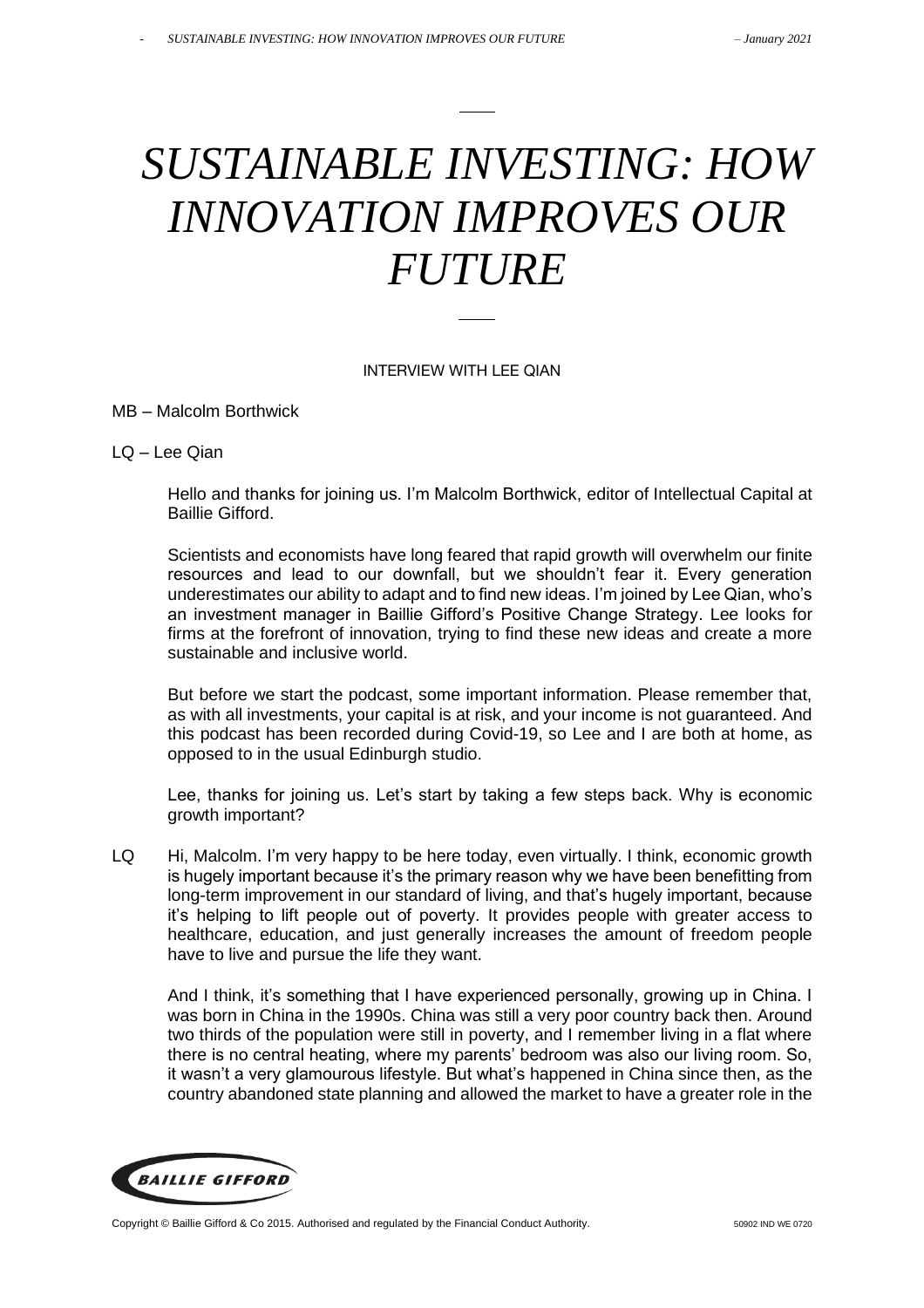economy, the country has experienced phenomenal economic growth. And people got better living standards, were able to afford better things, better food, better healthcare.

Fast forward to today, less than 10 per cent of China's population are living in poverty, and the country is home to some of the most innovative companies in the world too. So, I think, that is just a great example of how economic growth can have a tremendously positive impact on people's life.

- MB And are there limits to economic growth?
- LQ I think, this is a very good question. Certainly, there have been a lot of people, academics, experts, who have talked about the end of economic growth and why it can't be sustained forever. I think this line of thinking goes all the way back to an 18th century English economist called Thomas Robert Malthus. He wrote a very important book, called *An Essay On the Principle of Population*, where he argued that the growth of human population, in the long run, will outstrip the ability of the Earth to provide food, and as a result, we will get starvation, famine and conflict as people fight for limited resources.

But what we have seen in the subsequent two centuries since Malthus wrote his book is that human population has increased significantly, and economic growth has also increased, and at the same time, the poverty rate has declined. So, there doesn't seem to be a conflict between the need to feed more people and the ability of the planet to provide for that. And, I think, part of the reason for that goes back to the role of innovation. So, Malthus and his followers typically think that technology stays constant and there's no new innovation, but over the long term, what actually is the case is, technology constantly improves.

Existing technology becomes the building block of new technology, and with new innovations, we are able to get resources more effectively than before. People, historically, feared that we will run out of energy, that we don't have a sufficient amount of energy for a growing population, to provide electricity to everyone. But we're seeing that, with renewable power and abundant solar and wind energy, which is becoming cheaper and cheaper, all of that is able to provide for more and more people on the planet.

Another area that's really interesting is healthcare. Although our life expectancy has increased, diseases like the one we're living through right now are still very much with us. But there's also a range of innovations such as gene sequencing that help us to understand the cause of disease better and find new ways of treating them.

I don't think there is necessarily a conflict between growth and sustainability, and the role and the importance of innovation cannot be underestimated in ensuring that future growth can be done in a sustainable manner.

- MB You mentioned healthcare and innovation. Give me some examples of companies that are innovating.
- LQ So, in healthcare, we're very excited by the improving understanding of biology at a cellular and genetic level, and there are a range of companies that are pushing our

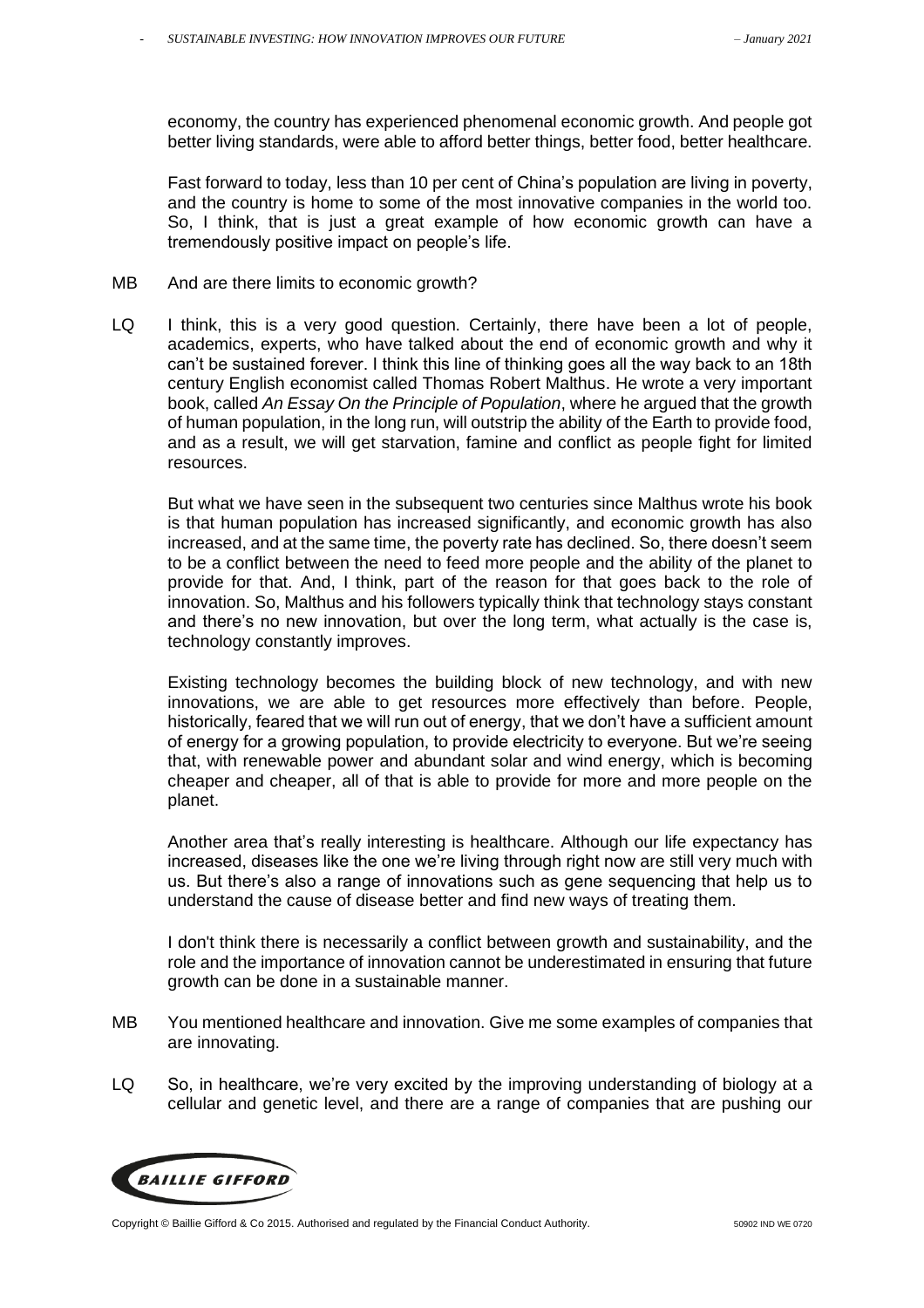understanding of biology. One company that we are particularly excited about is called 10x Genomics, which makes single-cell analysis instruments that help scientists increase the resolution by which they can examine biology, and really understand, at a cellular level, what is the cause of disease and how different cells function. So, that is tremendously exciting.

We are also excited by companies that are coming out with new ways of treating diseases. A great example is Moderna, which is pushing forwards therapeutics, based on mRNA. This is a new modality of treating diseases, which didn't exist before, and it's proving extremely effective. The best example of that is the company's coronavirus vaccine, which is one of the first companies to get their vaccine approved.

- MB What's interesting about Moderna is that its potential is much bigger than just the Covid vaccine.
- LQ Yes, absolutely. I think, for Moderna, the vaccine is just the first stage of the business. They have a number of other modalities, which they are exploring, where they think that mRNA can also be used to come up with new treatments. For example, they are working on cancer vaccines, which could be opening new ways in which doctors can treat cancers. And there are various other modalities and treatments that Moderna can target with this mRNA technology.
- MB And you raised the point of innovation there, Lee. One of the inspirations behind this podcast was a quote by the economist, Paul Romer, which you referenced in a recent paper that you've just written. And let me just go over that quote: "Every generation has perceived the limits to growth that finite resources and undesirable side effects would pose if no new recipes or ideas were discovered. And every generation has underestimated the potential for finding new recipes and ideas. We consistently fail to grasp how many ideas remain to be discovered." Why is that?
- LQ I think, we humans have a natural tendency to be a bit pessimistic. I think it's partly just the way our brain is wired through evolution. If our ancestors on the African plain were not constantly watching out for danger, then they wouldn't survive very long, because there were other predators hunting them down. Over the subsequent generations, we have been trained to be on the watch-out for things that could go wrong.

As a result, we are just a bit more pessimistic. We always look at the world and think, "okay, what could go wrong, why might things not work out?" And as a result, we are underestimating the true progress of society. The book *Factfulness* by the late Hans Rosling is a great example. He went around the world and surveyed thousands of people, asking them what they think about the state of the world. He asked them questions about whether poverty has declined or risen, whether people are getting more education today than before. And most people said, "things are getting worse".

Most people said that poverty has increased, when, in fact, that poverty has fallen significantly over the last few decades. So, I think, it's just a nice example of the way our brain is wired to make us think that the outcome of the world is less good than it actually is.

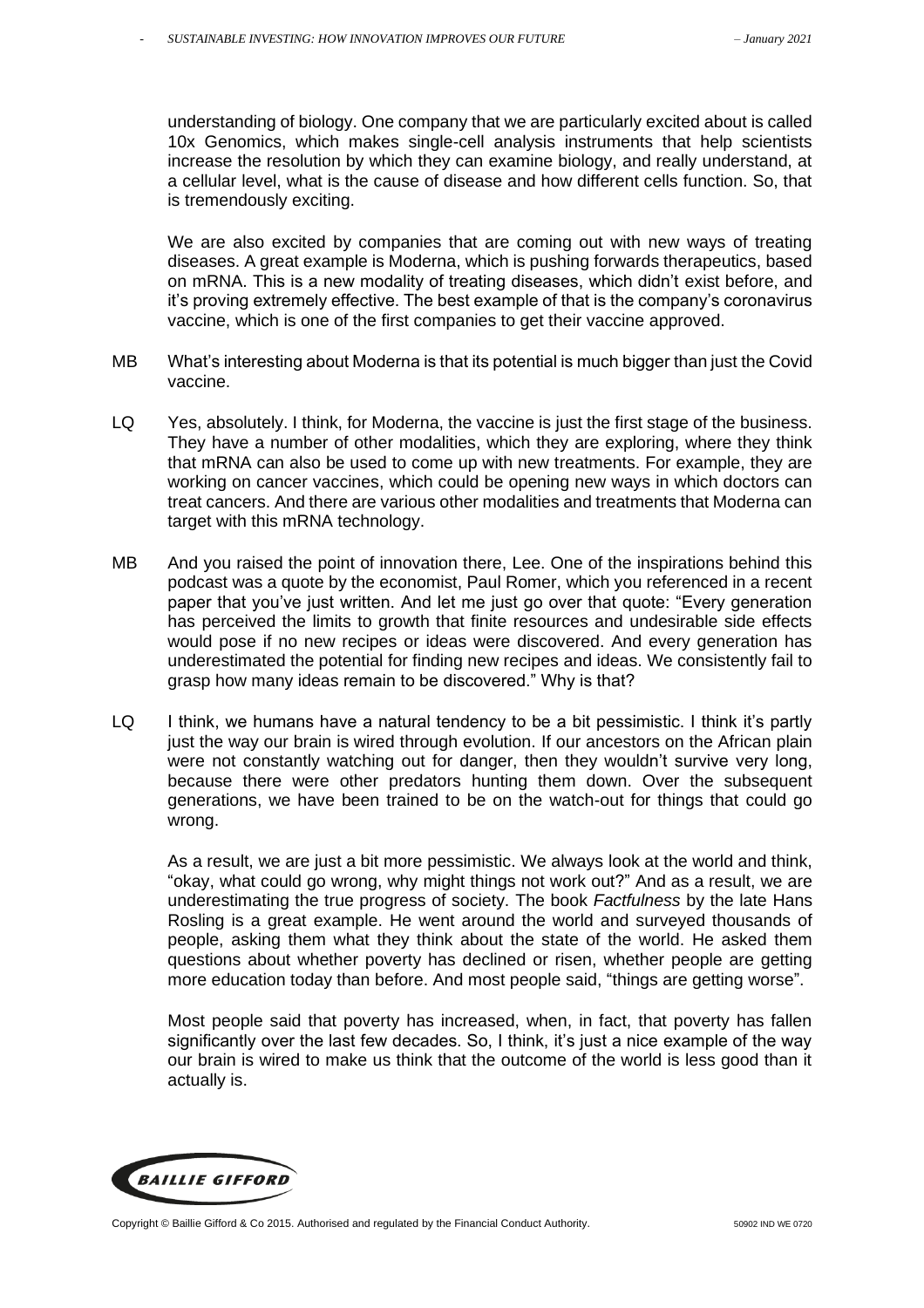- MB One of the questions I've asked a lot of people on this podcast recently is, "what has the pandemic changed your mind about"?
- LQ I think, the pandemic has been, clearly, hugely devastating, and by no means do I want to underplay the severity of the pandemic. But if there is one silver lining that comes out of the pandemic, it's catalysing a change in behaviour in people's attitude and in people's awareness of sustainability.

The simple fact is that this pandemic started because the foods that people were consuming didn't come from a very sustainable source. It was wild animals in a wet farm that's most likely the cause of this disease. So, it immediately raised concerns around the sustainability of our food supply, and we are seeing a number of companies working to address that.

One of our most recent investments is in a company called Beyond Meat, which is providing plant-based alternatives for the meat consumer. They are putting together plant-based ingredients and making them taste just like meat with a similar aroma and texture, to help people to switch away from and consume less meat. And that's great for sustainability.

- MB Have you tried one, Lee? Are you convinced?
- LQ I have tried more than one, actually, so, yes, I'm a great fan of Beyond Meat. I eat their burger pretty much on a weekly basis, so probably a bit too much. But it's fantastic. Apart from the food aspects, I think, another aspect of the changing behaviour that the pandemic has brought out is people's awareness of their relationship with nature, and also awareness of climate change and pollution.
- MB More awareness of climate change and pollution. That's got to be a positive thing, Lee, and a good place to end the podcast. Thanks for joining us.
- LQ Great. Thank you very much for having me as well.
- MB And if you'd like to find out more about Lee's thoughts on innovation, you can read his paper, *Innovation: Why it's crucial for sustainability*, on the insights page of our website at bailliegifford.com/insights.

And many thanks to Lord of the Isles for the music. The track we've used was called *Horizon Effect*, which was released on Permanent Vacation. And if you're listening at home, in your car, wherever you are, stay well, and we look forward to bringing you more insights in our next podcast.

*This recording contains information on investments which does not constitute independent investment research. Accordingly, it is not subject to the protections afforded to independent research and Baillie Gifford and its staff may have dealt in the investments concerned.* 

*This communication was produced and approved in January 2021 and has not been updated subsequently. It represents views held at the time of writing and may not reflect current thinking.*

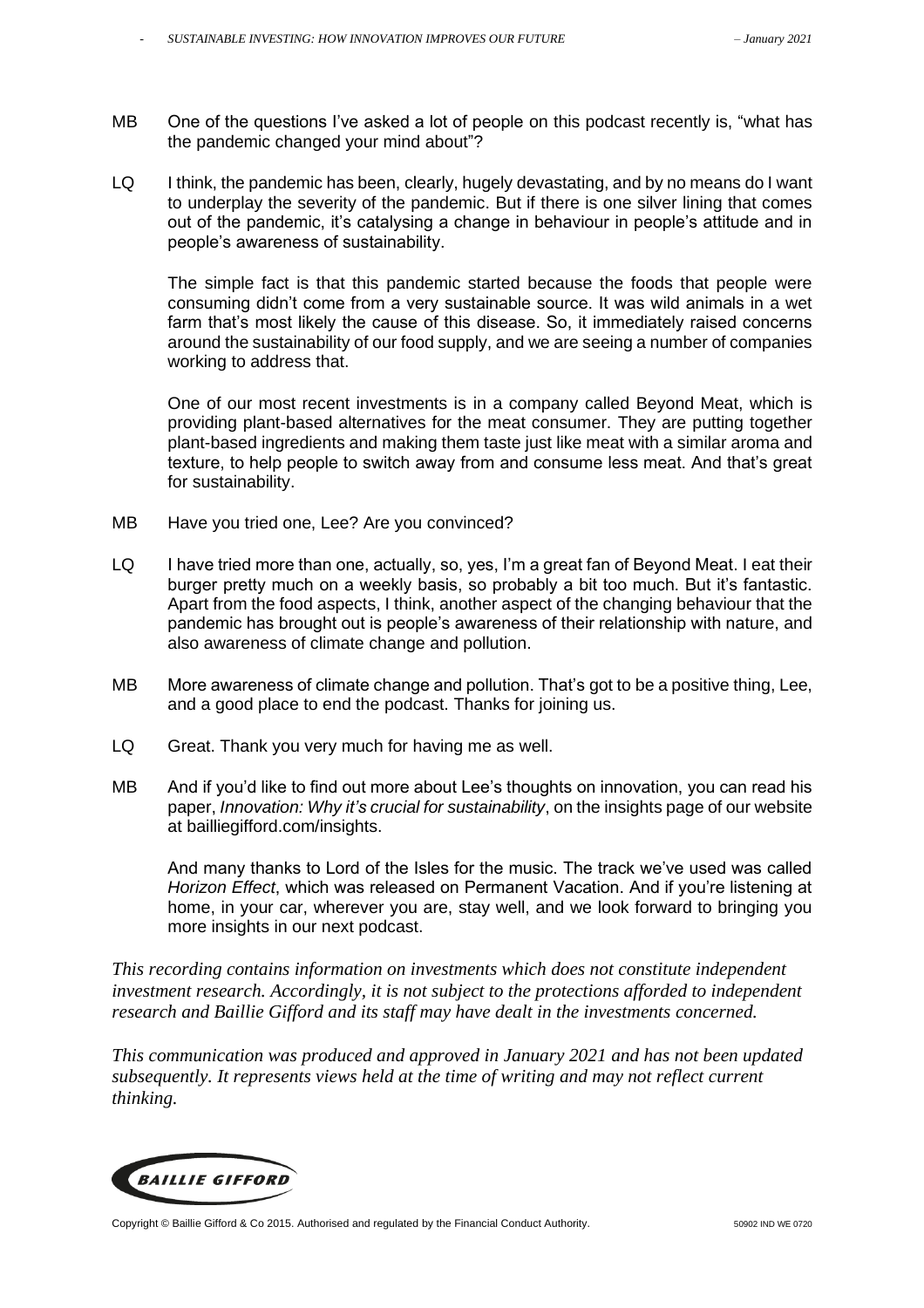*Investment markets and conditions can change rapidly. The views expressed should not be taken as fact and no reliance should be placed upon these when making investment decisions. They should not be considered as advice or a recommendation to buy, sell or hold a particular investment.*

### *Important Information*

*Baillie Gifford & Co and Baillie Gifford & Co Limited are authorised and regulated by the Financial Conduct Authority (FCA). Baillie Gifford & Co Limited is an Authorised Corporate Director of OEICs.*

*Baillie Gifford Overseas Limited provides investment management and advisory services to non-UK Professional/Institutional clients only. Baillie Gifford Overseas Limited is wholly owned by Baillie Gifford & Co. Baillie Gifford & Co and Baillie Gifford Overseas Limited are authorised and regulated by the FCA in the UK.*

*Persons resident or domiciled outside the UK should consult with their professional advisers as to whether they require any governmental or other consents in order to enable them to invest, and with their tax advisers for advice relevant to their own particular circumstances.*

*Baillie Gifford Investment Management (Europe) Limited provides investment management and advisory services to European (excluding UK) clients. It was incorporated in Ireland in May 2018 and is authorised by the Central Bank of Ireland. Through its MiFID passport, it has established Baillie Gifford Investment Management (Europe) Limited (Frankfurt Branch) to market its investment management and advisory services and distribute Baillie Gifford Worldwide Funds plc in Germany. Baillie Gifford Investment Management (Europe) Limited also has a representative office in Zurich, Switzerland pursuant to Art. 58 of the Federal Act on Financial Institutions ("FinIA"). It does not constitute a branch and therefore does not have authority to commit Baillie Gifford Investment Management (Europe) Limited. It is the intention to ask for the authorisation by the Swiss Financial Market Supervisory Authority (FINMA) to maintain this representative office of a foreign asset manager of collective assets in Switzerland pursuant to the applicable transitional provisions of FinIA. Baillie Gifford Investment Management (Europe) Limited is a wholly owned subsidiary of Baillie Gifford Overseas Limited, which is wholly owned by Baillie Gifford & Co.*

#### *Hong Kong*

*Baillie Gifford Asia (Hong Kong) Limited* 柏基亞洲*(*香港*)*有限公司 *is wholly owned by Baillie Gifford Overseas Limited and holds a Type 1 and a Type 2 licence from the Securities & Futures Commission of Hong Kong to market and distribute Baillie Gifford's range of collective investment schemes to professional investors in Hong Kong. Baillie Gifford Asia (Hong Kong) Limited* 柏基亞洲*(*香港*)*有限公司 *can be contacted at Room 3009-3010, One International Finance Centre, 1 Harbour ViewStreet, Central, Hong Kong. Telephone +852 3756 5700.*

#### *South Korea*

*Baillie Gifford Overseas Limited is licensed with the Financial Services Commission in South Korea as a cross border Discretionary Investment Manager and Non-discretionary Investment Adviser.*



Copyright © Baillie Gifford & Co 2015. Authorised and regulated by the Financial Conduct Authority. 50902 IND WE 0720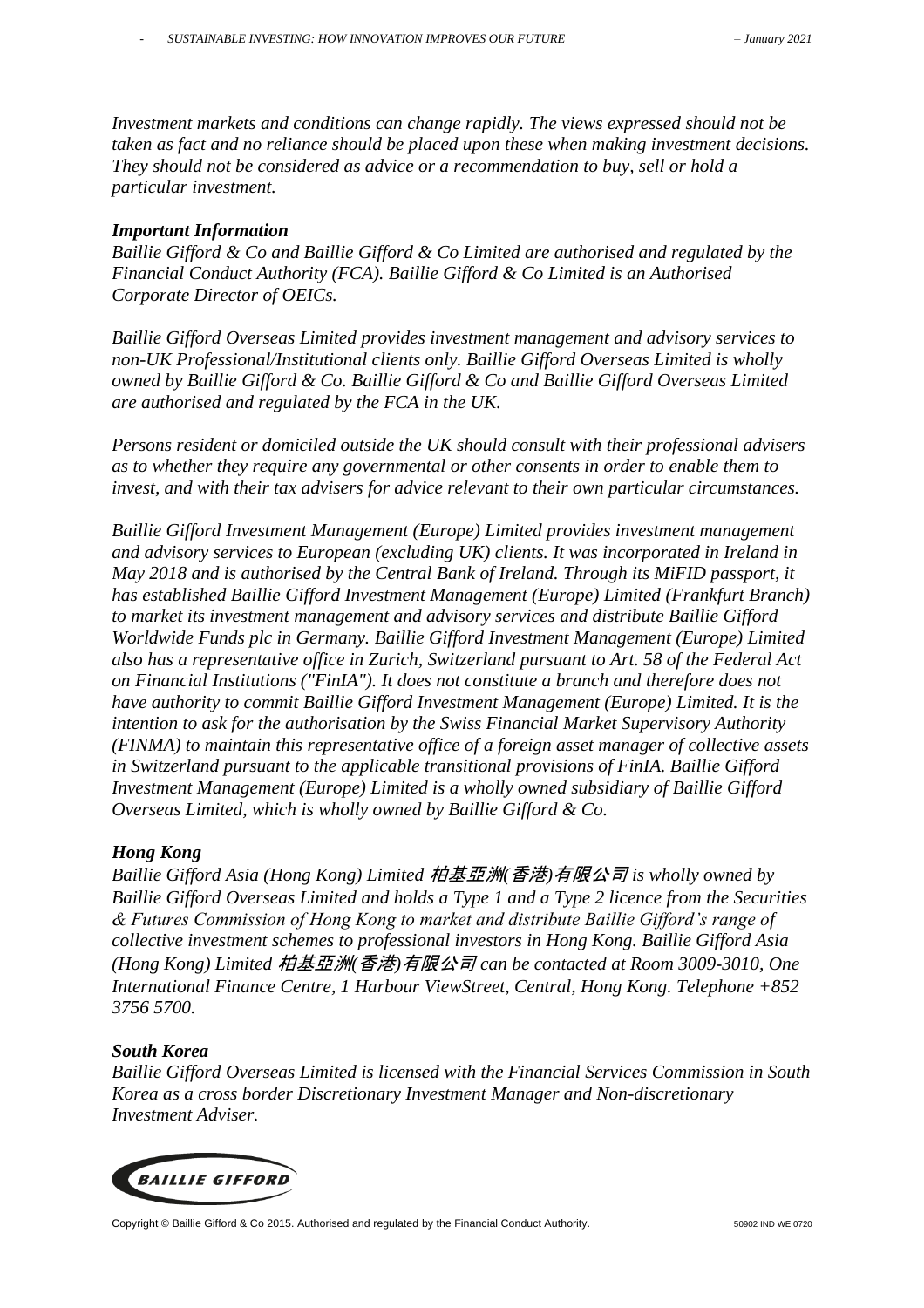#### *Japan*

*Mitsubishi UFJ Baillie Gifford Asset Management Limited ('MUBGAM') is a joint venture company between Mitsubishi UFJ Trust & Banking Corporation and Baillie Gifford Overseas Limited. MUBGAM is authorised and regulated by the Financial Conduct Authority.*

#### *Australia*

*This material is provided on the basis that you are a wholesale client as defined within s761G of the Corporations Act 2001 (Cth). Baillie Gifford Overseas Limited (ARBN 118 567 178) is registered as a foreign company under the Corporations Act 2001 (Cth). It is exempt from the requirement to hold an Australian Financial Services License under the Corporations Act 2001 (Cth) in respect of these financial services provided to Australian wholesale clients. Baillie Gifford Overseas Limited is authorised and regulated by the Financial Conduct Authority under UK laws which differ from those applicable in Australia.*

#### *South Africa*

*Baillie Gifford Overseas Limited is registered as a Foreign Financial Services Provider with the Financial Sector Conduct Authority in South Africa.* 

#### *North America*

*Baillie Gifford International LLC is wholly owned by Baillie Gifford Overseas Limited; it was formed in Delaware in 2005 and is registered with the SEC. It is the legal entity through which Baillie Gifford Overseas Limited provides client service and marketing functions in North America. Baillie Gifford Overseas Limited is registered with the SEC in the United States of America.*

*The Manager is not resident in Canada, its head office and principal place of business is in Edinburgh, Scotland. Baillie Gifford Overseas Limited is regulated in Canada as a portfolio manager and exempt market dealer with the Ontario Securities Commission ('OSC'). Its portfolio manager licence is currently passported into Alberta, Quebec, Saskatchewan, Manitoba and Newfoundland & Labrador whereas the exempt market dealer licence is passported across all Canadian provinces and territories. Baillie Gifford International LLC is regulated by the OSC as an exempt market and its licence is passported across all Canadian provinces and territories. Baillie Gifford Investment Management (Europe) Limited ('BGE') relies on the International Investment Fund Manager Exemption in the provinces of Ontario and Quebec..*

#### *Oman*

*Baillie Gifford Overseas Limited ("BGO") neither has a registered business presence nor a representative office in Oman and does not undertake banking business or provide financial services in Oman. Consequently, BGO is not regulated by either the Central Bank of Oman or Oman's Capital Market Authority. No authorization, licence or approval has been received from the Capital Market Authority of Oman or any other regulatory authority in Oman, to provide such advice or service within Oman. BGO does not solicit business in Oman and does not market, offer, sell or distribute any financial or investment products or services in Oman and no subscription to any securities, products or financial services may or will be consummated within Oman. The recipient of this document represents that it is a*